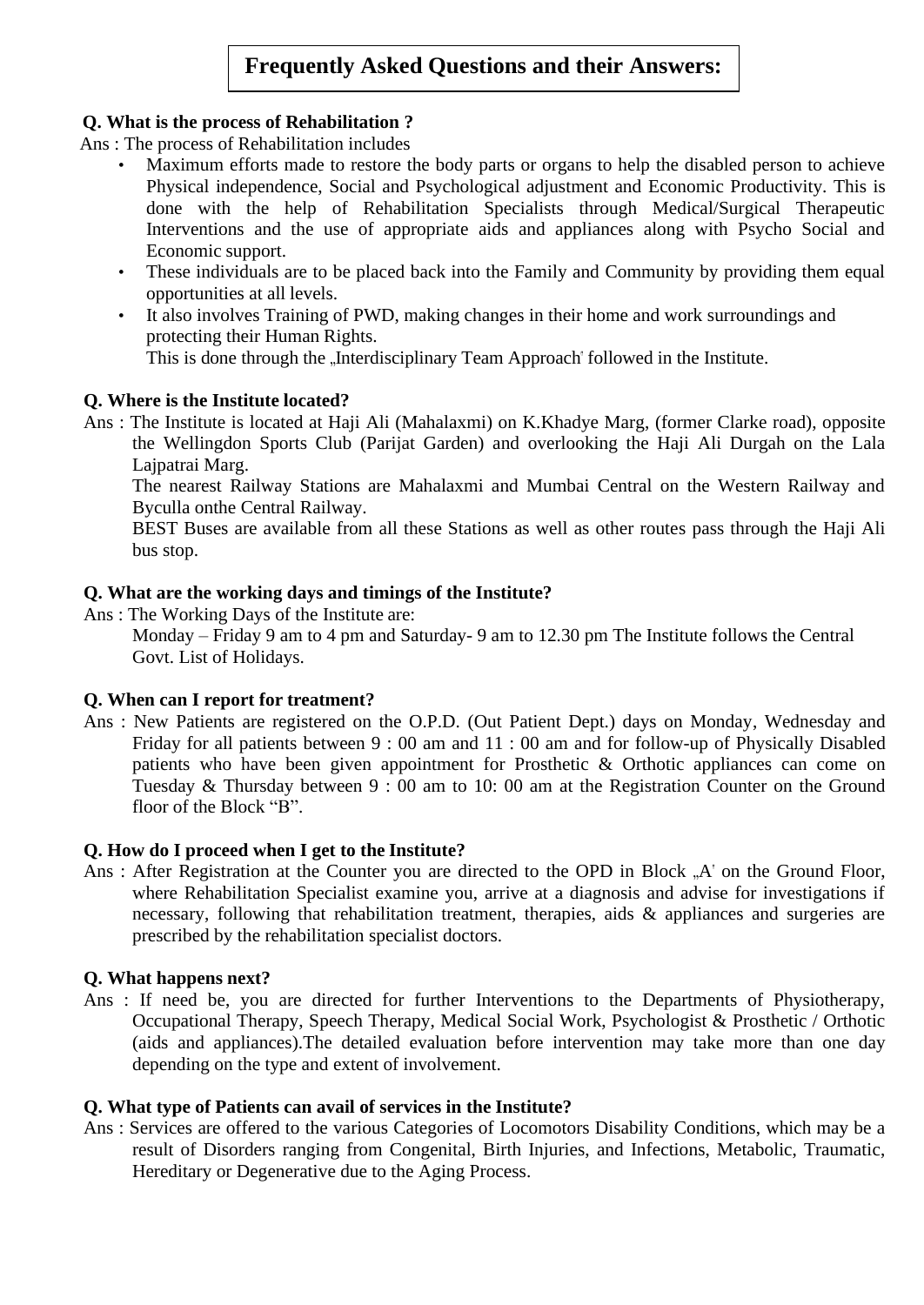#### **Some Physical Conditions Managed are**:

- a. Paediatric viz. Cerebral Palsy, Post-polio Residual Paralysis, (Polio) Congenital Anomalies, Arthogryphosis, Myelomeningocele, Rickets, Muscular Dystrophy.
- b. Neurological viz. Hemiplegia, Head injuries, Parkinsonism, Multiple Sclerosis, Peripheral Neuropathies, Motor Neuron Diseases, Spinal Cord Injuries.
- c. Orthopaedic viz. Cervical and Lumbar Spondylosis, Osteoporosis, Post Fracture Squeal, Painful conditions of Joints, Peripheral Nerve Injuries, Perthes Disease, Deformities resulting from Leprosy and Secondary Complications of Diabetes.
- d. Amputations viz Congenital and acquired.
- e. Arthritic viz Osteoarthritis, Rheumatoid Arthritis, Septic Arthritis, Ankylosing Spondylitis.
- f. Speech viz delayed Speech and Language Development, Dysarthria, Aphasia.

# *The Elderly Patients are treated on Priority Basis.*

## **Q. Are there any Surgeries done in the Institute?**

Ans : Rehabilitation Surgeries for the above conditions are performed on Upper and Lower Extremities with the purpose of achieving better function with a periodic follow up backed by intensive interventions by the Rehabilitation Therapy Departments.

Surgeries include surgeries of muscles, Tendons, ligaments, bones, pressures sore, etc.

## **Q. What is the type of Services Offered?**

Ans : The Institute provides comprehensive rehabilitation services to locomotor disabled. All the Rehabilitation disciplines function under one roof. The different Departments of this Institute offering their services have already been tabulated above. However these services mainly includes the Medical / Surgical, basic Investigations of Pathology and Radiology, Nursing, Physiotherapy, Occupational Therapy, Speech and Audiology, Prosthetic and Orthotic dept. (aids and appliances) with the Workshop attached, Medical Social Work, Psychology & Vocational Guidance and Vocational Training Workshop.

#### **Q. Is there any Payment for the Services?**

Ans : There is no Fee or Payment for any Medical/ Surgical/ Therapy interventions Investigation done on the Patient. However, expenses of Post-operative Drugs and Medicines, Special Investigations nominal cost for Aids & Appliances may have to be borne by the Patients. The patients have to bear the cost of Special Mobility Aids and Appliances viz Wheelchairs with Modifications etc. as the Institute does not manufacture them and the same have to be purchased as per specifications.

#### **Q. Is there any Arrangement for Accommodation for Patients coming for Treatment from out of the City?**

Ans : Patients coming from Out of Mumbai are required to make their own Arrangements for Accommodation in the City. They are guided to the nearby Sanatoria located in the Vicinity of the Institute.

Transport Service is provided up to certain Geographical Limits in the City for the severely Disabled attending the Institute regularly.

## **Q. What are the different Certificates Issued in the Institute?**

Ans : The following Certificates are issued after a complete Evaluation by the Rehabilitation Team:

- 1. Disability Certificate.
- 2. Railway Concession
- 3. Driving Fitness
- 4. Certificate to avail of Reserved Quota for Admission in Academic / Vocational / Technical Courses.
- 5. Writer/ Extra time Facility for Examinations.
- 6. Screening / Fitness for Specific Jobs.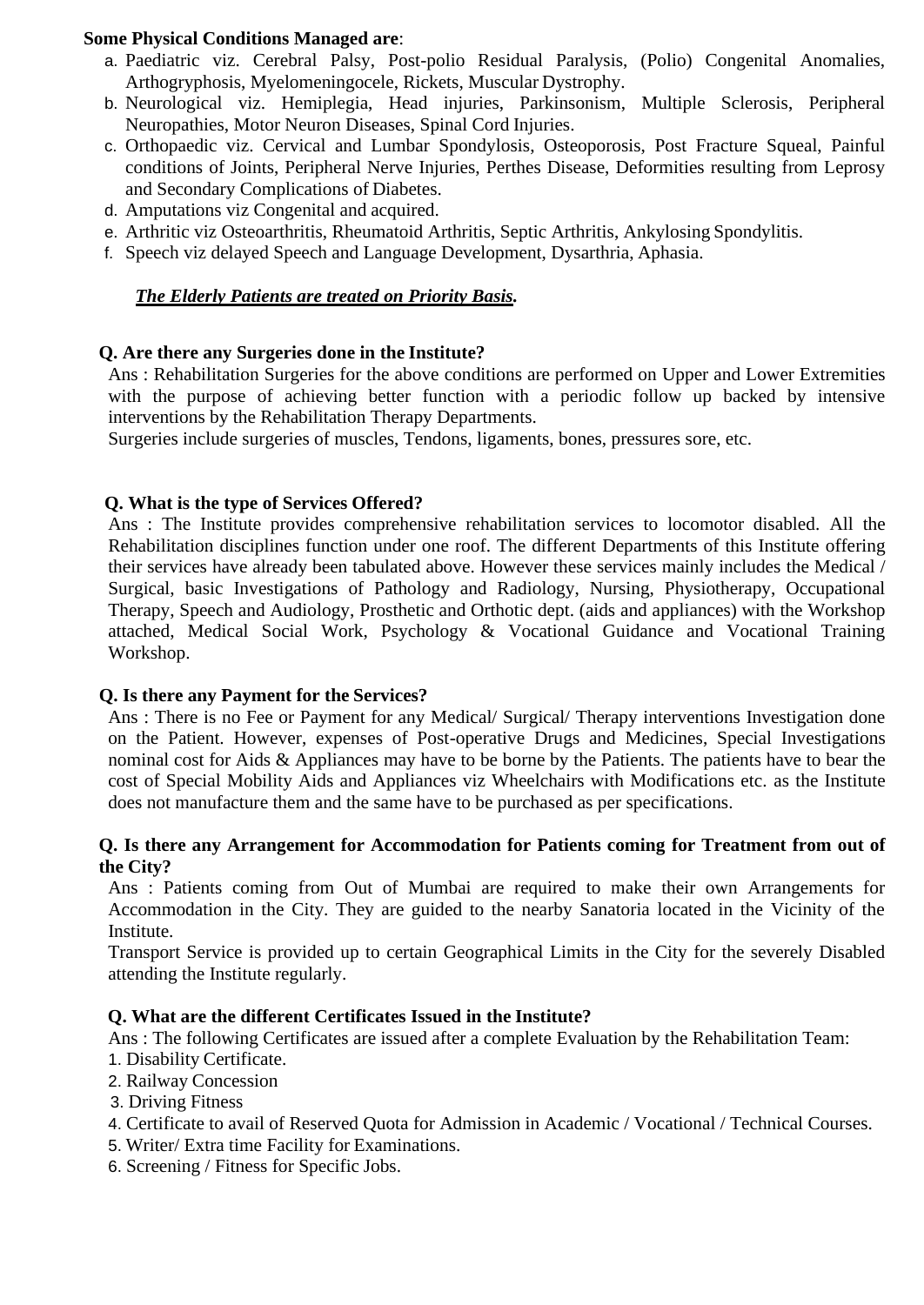## *All Certificates are issued as per Guidelines of Government / Competent Authority.*

### **Q. What is the procedure to avail of Disability Certificate?**

Ans : As per the Government of India regulations, patients with locomotors disability have to login and register themselves on the website : [www.swavalambancard.gov.in](http://www.swavalambancard.gov.in/) and approach the allotted Hospital/institute/Civil Surgeon of their respective Districts or Medical Boards constituted for the same. A thorough evaluation as per Guidelines issued by the Government is done, which is usually done on the same day, however if special investigation etc. are required the appointment date is given and then patient can approach for the issue of the certificate. All efforts are made to expedite the issuance of the Certificates on the same date. For UDID card the applicant has to again login to the above site and apply for UDID card which can be instantly downloaded from the website. The smart UDID card are posted on the given correspondence address by the site themselves.

## **Q. What are the Other Activities Available in the Institute?**

Ans : Research is conducted in the Institute in the area of Medical/ Surgical/ Therapeutic Skills and Techniques and New Materials and Designs for Aids and Appliances.

Collaborative Research are also done with reputed National and International Institutes of repute viz. WHO.ICMR, IIT to name a few.

## **Q. Is there any Other Service Available in the Institute?**

Ans : There is a provision to train the locomotor disabled in trades viz. Computer Operating, Photography, Drawing & Painting, Tailoring, Carpentry / Interior Designing and House Wiring & maintenance of Domestic Appliances which may vary from 6-12 months, to enable them to get gainful employment.

| <b>Department</b>        | <b>Question / Problem</b>                                   | <b>Solutions</b>                                                                                                                                                                                                                                                                                                                                                  |
|--------------------------|-------------------------------------------------------------|-------------------------------------------------------------------------------------------------------------------------------------------------------------------------------------------------------------------------------------------------------------------------------------------------------------------------------------------------------------------|
| <b>PMR</b><br>department | When can I come to show the doctor in<br>OPD?               | MON, WED, FRI - for all<br>patients $(9:00 \text{ am to } 11:00 \text{ am.})$<br>For follow-up of Physically<br>Disabled patients who have been<br>given appointment for Prosthetic<br>& Orthotic appliances can come<br>Tuesday & Thursday<br>on<br>between $9:00$ am to 10:00 am<br>at the Registration Counter on<br>the Ground floor of the Block<br>" $B$ ". |
|                          | Where are the blood reports done?                           | In room no. 6 ground floor (free<br>of cost)<br>On ground floor near canteen as<br>per government rates                                                                                                                                                                                                                                                           |
|                          | Where is X-ray done?                                        | In room no. 3 ground floor (free<br>of cost)                                                                                                                                                                                                                                                                                                                      |
|                          | Where is plaster cast and suture removal<br>done?           | In room no. 7 ground floor<br>(Wed, Fri from 2.00 pm)                                                                                                                                                                                                                                                                                                             |
|                          | Where can I come for day care procedures<br>and injections? | 3 <sup>rd</sup> floor Operation Theatre.                                                                                                                                                                                                                                                                                                                          |
|                          | What type of disability is certified by the<br>institute?   | Locomotor disability.                                                                                                                                                                                                                                                                                                                                             |

### **Department specific questions & their solutions**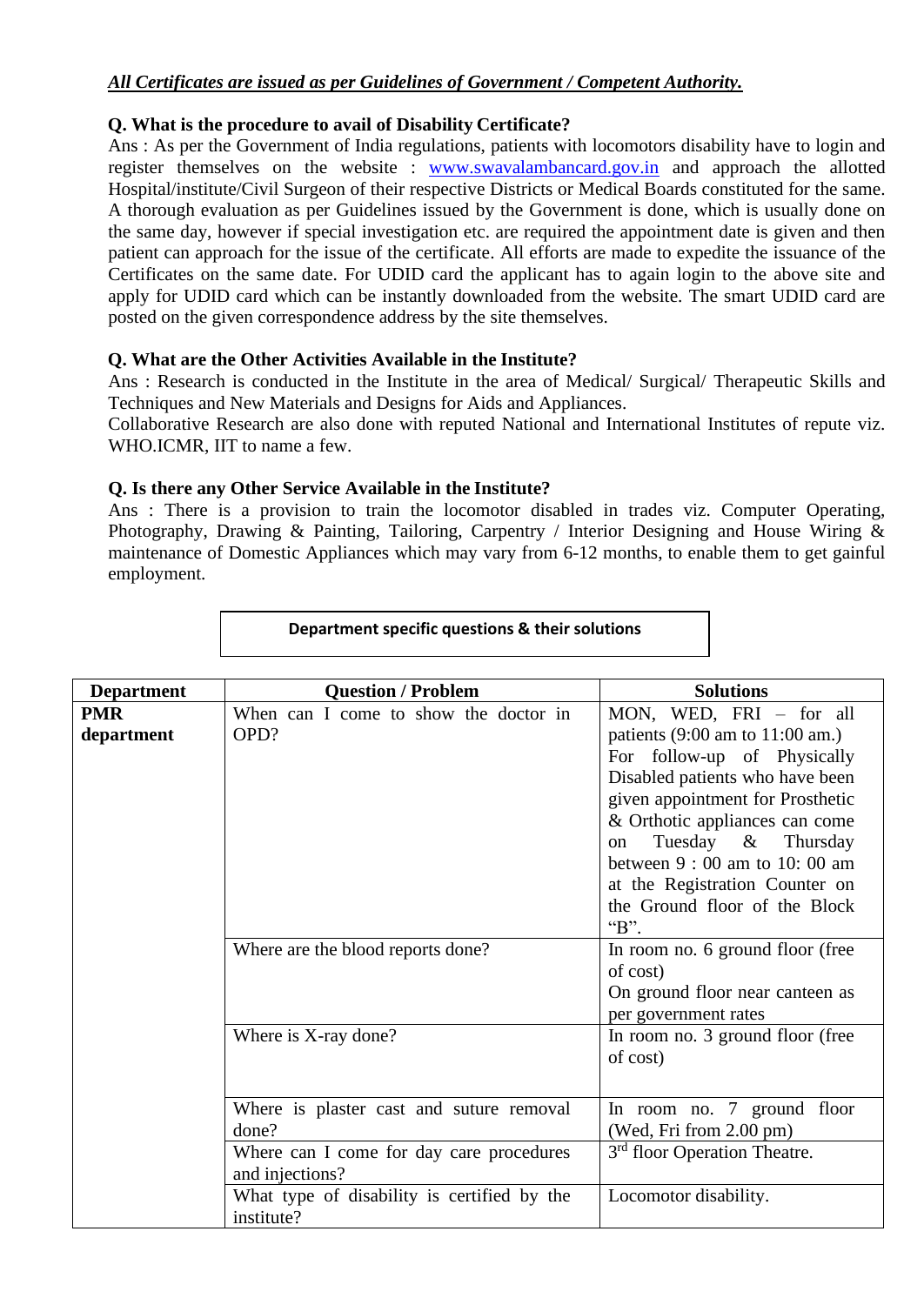|                             | How can I apply for disability certification?                                              | By filling up details on the<br>website<br>"www.swavalambancard.gov.in"                                                                                                                                                                                                 |
|-----------------------------|--------------------------------------------------------------------------------------------|-------------------------------------------------------------------------------------------------------------------------------------------------------------------------------------------------------------------------------------------------------------------------|
|                             | Where can I enquire<br>about<br>disability<br>certification?                               | In room no. 9 ground floor                                                                                                                                                                                                                                              |
| P&O<br>department           | After how many days, an appliance can be<br>replaced by new one?                           | As per the prescription of the<br>Prescribing Authority and as per<br>the guidelines                                                                                                                                                                                    |
|                             | Procedure for registering for new appliance/<br>repetition of appliance?                   | After getting proper prescription<br>from O.P.D. of the Institute                                                                                                                                                                                                       |
|                             | What will be charges for appliances?                                                       | Nominal Charges, as per price<br>list approved by authority. For<br>specified<br>appliances<br>as<br>per<br>actual                                                                                                                                                      |
|                             | After how many days patient can get<br>appliance after registering the order?              | Usually one month for trial and<br>another one month for final<br>exclusive of the time period<br>required for training.                                                                                                                                                |
|                             | Do you have any priority for patients coming<br>from out of Mumbai?                        | Such patients may be considered<br>rehabilitation<br>in-patients<br>for<br>depending of the conditions of<br>the patients. Priority is decided<br>by Clinical In-Charge of the<br>Institute.                                                                            |
|                             | Do you have any priority for patients with<br>life threatening conditions?                 | Emergencies $\&$ life threatening<br>conditions/ procedures are not<br>taken up at this Institute but are<br>referred to the nearest tertiary<br>care hospital, which are better<br>equipped to tackle such patients.                                                   |
| Physiotherapy<br>department | Does the patient have to follow the exercises<br>shown in the department?                  | The patient will be guided by the<br>Physiotherapist, if the exercises<br>shown by the Physiotherapist have<br>to be followed at home.<br>Accordingly, as per instructions,<br>period and repetitions along with<br>the do's and don'ts will be<br>provided.            |
|                             | Does the patient have to pay for Physiotherapy<br>services given in this institute?        | No, Physiotherapy services /<br>Therapy in the Department of<br>Physiotherapy is free of cost.                                                                                                                                                                          |
|                             | Is it possible for the therapist to give<br>Physiotherapy treatment at home as home visit? | Physiotherapy Services can only be<br>availed in the Institute. No home<br>visits are undertaken by the<br>Department of Physiotherapy                                                                                                                                  |
|                             | How long will my Physiotherapy treatment<br>take?                                          | Physiotherapy time will depend on<br>the type & Severity of the<br>condition involved. Generally, 1-2<br>visits, especially for persons with<br>severe disability, will be taken for<br>evaluation. Later an average of 30<br>to 45 minutes is required for<br>therapy. |
|                             | Do all patients require to be put on equipment<br>for therapy?                             | No. Necessity for use of equipment<br>is as per patient's dysfunction.<br>Some patients may be on only<br>exercise program or may be a                                                                                                                                  |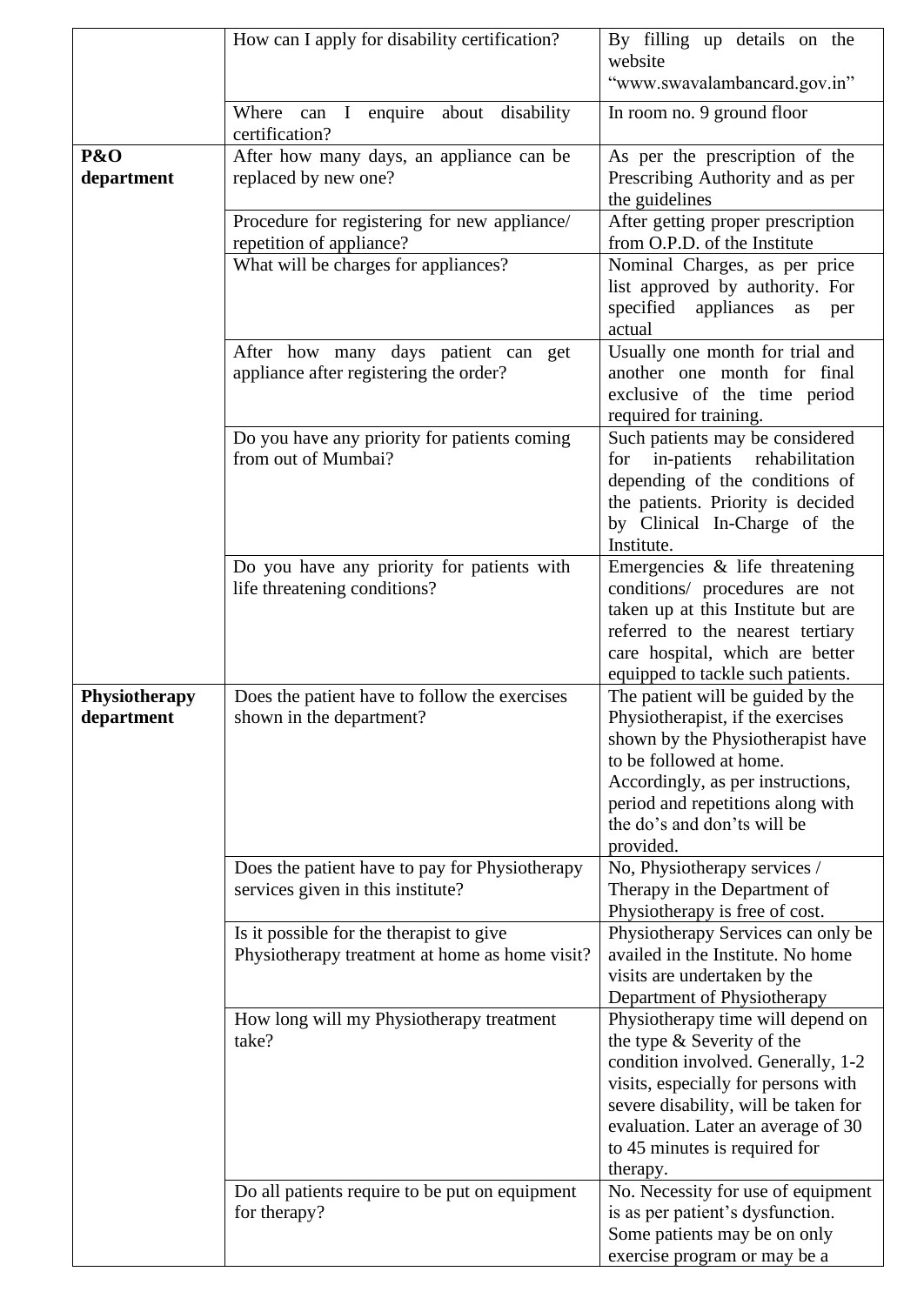|                                              |                                                                                        | combination of exercise &<br>equipment. Need of equipment in<br>therapy will be decided by the<br>treating Physiotherapist after a<br>detailed evaluation of the patient                                                                                                                                         |
|----------------------------------------------|----------------------------------------------------------------------------------------|------------------------------------------------------------------------------------------------------------------------------------------------------------------------------------------------------------------------------------------------------------------------------------------------------------------|
|                                              | How often does one come for Physiotherapy?                                             | Frequency and Duration of<br>Physiotherapy program is<br>dependent on type of impairment<br>and dysfunction.                                                                                                                                                                                                     |
|                                              | Do you have to make follow up visits to<br>Physiotherapy Department?                   | Yes, you make have to make<br>follow-up visits after discharge<br>from department as per your<br>treating Physiotherapist's<br>instructions.                                                                                                                                                                     |
| Occupational<br><b>Therapy</b><br>department | Why has doctor ordered Occupational Therapy<br>services?                               | Doctor has ordered Occupational<br>Therapy services to improve the<br>functional capabilities.                                                                                                                                                                                                                   |
|                                              | How long will my patient be seen for<br>therapy?                                       | Guidelines<br>determining<br>for<br>frequency of therapy service are<br>used to help decide how often and<br>for how long your patient could<br>benefit<br>from<br>therapy.<br>Our<br>therapists will work with you to<br>develop the most appropriate and<br>effective plan of care for your<br>patient         |
|                                              | How can become an Occupational Therapist?                                              | Becoming an Occupational<br>Therapist includes the completion<br>of a university degree<br><b>To become an Occupational</b><br>Therapist, you will need to:<br>Complete a 4 1/2years full-time<br>Bachelor in Occupational Therapy)<br>degree Complete a 3 years full-<br>time Master of Occupational<br>Therapy |
|                                              | Can I perform the same exercises that I do in<br>the therapy clinic on my own at home? | Follow<br>Home<br>Exercise<br>the<br>Program that your therapist gave<br>you and be sure to ask your<br>therapist if it is ok to add or change<br>any of those exercises for home use<br>before attempting them on your<br>own.                                                                                  |
| &<br><b>Audiology</b><br><b>Speech</b>       | Time and duration of therapy                                                           | Minimum 6 months and twice a<br>week (as per the need)                                                                                                                                                                                                                                                           |
| <b>Therapy</b><br>department                 | Are hearing aids required to be used<br>permanently?                                   | Yes.                                                                                                                                                                                                                                                                                                             |
|                                              | Will the child be able to talk like his peers?                                         | The child could become better<br>from the present level however,<br>prognosis depends on individual<br>differences.                                                                                                                                                                                              |
|                                              | Do you dispense hearing aids/ or free<br>hearing aids                                  | We do not dispense hearing aids.<br>We only recommend.                                                                                                                                                                                                                                                           |
|                                              | Are there any medicines for the child to<br>speak instead of therapy?                  | Medicines will not make the<br>individual to start speaking.<br>Therapy is must.                                                                                                                                                                                                                                 |
|                                              | When should the speech therapy be started?                                             | Earlier intervention is always<br>recommended.<br>Although,<br>it                                                                                                                                                                                                                                                |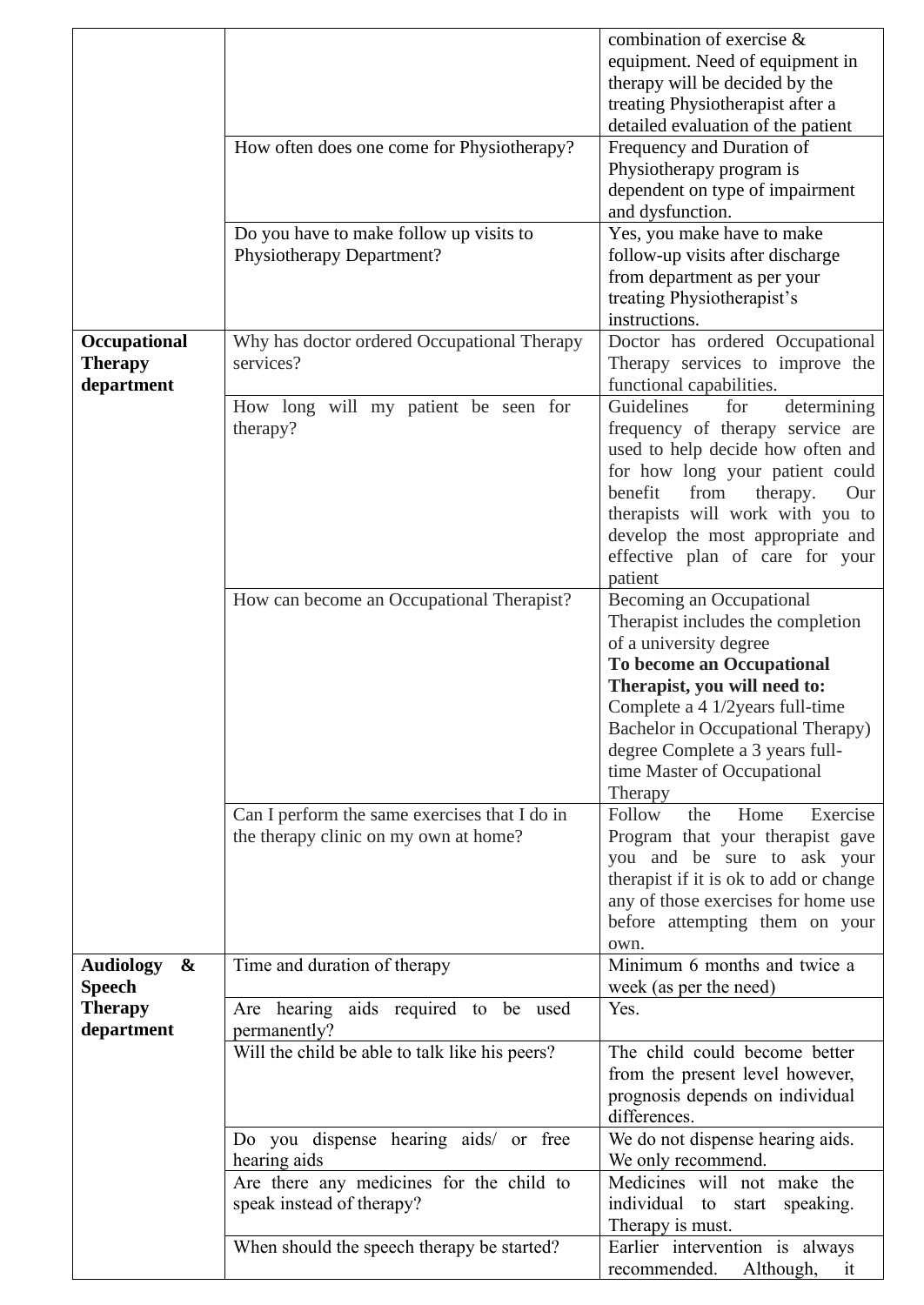|                                                    |                                                                                   | depends upon the cause and the                                                                                                                                                                                                                 |
|----------------------------------------------------|-----------------------------------------------------------------------------------|------------------------------------------------------------------------------------------------------------------------------------------------------------------------------------------------------------------------------------------------|
|                                                    |                                                                                   | type of disorder.                                                                                                                                                                                                                              |
| <b>Vocational</b><br><b>Guidance</b><br>department | What is Vocational Guidance?                                                      | Vocational<br>Guidance<br>a<br>facilitative<br>service<br>process,<br>rendered to the individual to aid<br>him in choosing and adjusting to<br>an occupation                                                                                   |
|                                                    | What is IQ Testing?                                                               | IQ Testing is a measure of your<br>ability to reasons to solve<br>problems. It determines your<br>level of intelligence relative to<br>others in your age group.                                                                               |
| <b>Academic</b><br>section                         | From where can I get information related to<br>transcript?                        | refer<br>To<br>to<br>the<br>respective<br>University website                                                                                                                                                                                   |
|                                                    | From where can I get information related to<br>Degree Certificate?                | To refer the MUHS website                                                                                                                                                                                                                      |
|                                                    | From where can I get information related to<br>Exams?                             | Guidance given<br>according<br>to<br>published University circulars                                                                                                                                                                            |
|                                                    | From where can I get information related to<br>course conducted by the Institute? | Information given offline and also<br>suggested to visit the Institute<br>website                                                                                                                                                              |
|                                                    | From where can I get information related to<br>scholarships?                      | Information given offline<br>and<br>visit<br>different<br>suggested<br>to<br>scholarship portals                                                                                                                                               |
|                                                    | From where can I get information related to<br>admissions ?                       | Information given offline and<br>students are suggested to visit the<br>Institute website                                                                                                                                                      |
| Library<br><b>Department</b>                       | Can reference books be issued for academic<br>and research purposes?              | Yes, they are issued.                                                                                                                                                                                                                          |
|                                                    | Can journals be issued to staff and students?                                     | Yes, they can be.                                                                                                                                                                                                                              |
|                                                    | Can reference books or journals be used to<br>photocopy relevant pages?           | Yes, can be.                                                                                                                                                                                                                                   |
|                                                    | What is the cost of photocopy per page?                                           | 75 paise per page for students and<br>staff of the Institute. Online<br>printing @ 1 Rs per page. Outside<br>students photocopy $@$ 1 Rs per<br>page.                                                                                          |
|                                                    | Can books be issued to outside students/staff?                                    | Outside students or staff of other<br>colleges/institutes are allowed to<br>read books in the library itself, of<br>the Institute, after they are granted<br>permission. To issue a book, they<br>should take permission from the<br>Director. |